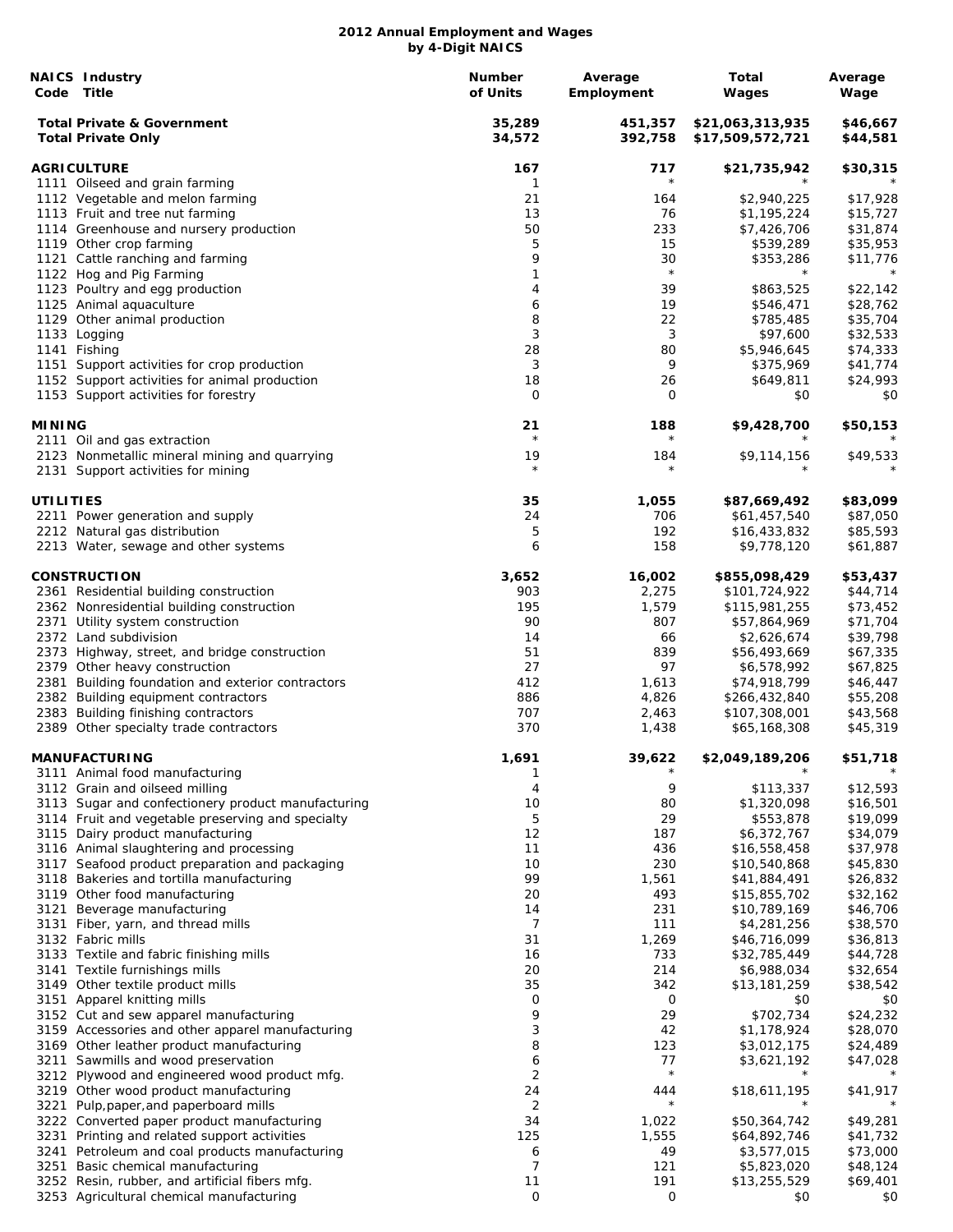| <b>NAICS Industry</b><br>Code Title                       | <b>Number</b><br>of Units | Average<br>Employment | Total                      | Average<br>Wage |
|-----------------------------------------------------------|---------------------------|-----------------------|----------------------------|-----------------|
|                                                           |                           |                       | Wages                      |                 |
| 3254 Pharmaceutical and medicine manufacturing            | 12                        | 1,391                 | \$144,658,966              | \$103,996       |
| 3255 Paint, coating, and adhesive manufacturing           | 10                        | 114                   | \$4,778,277                | \$41,915        |
| 3256 Soap, cleaning compound, and toiletry mfg.           | 11                        | 295                   | \$13,914,213               | \$47,167        |
| 3259 Other chemical product and preparation mfg.          | 15                        | 790                   | \$51,036,842               | \$64,604        |
| 3261 Plastics product manufacturing                       | 59                        | 2,397                 | \$124,161,713              | \$51,799        |
| 3262 Rubber product manufacturing                         | 5                         | 132                   | \$4,763,423                | \$36,087        |
| 3271 Clay product and refractory manufacturing            | 3                         | 11                    | \$358,952                  | \$32,632        |
| 3272 Glass and glass product manufacturing                | 15                        | 159                   | \$7,784,268                | \$48,958        |
| 3273 Cement and concrete product manufacturing            | 18                        | 160                   | \$7,380,450                | \$46,128        |
| 3279 Other nonmetallic mineral products                   | 18                        | 262                   | \$15,063,960               | \$57,496        |
| 3311 Iron and Steel Mills and Ferroalloy Manufacturing    | 1                         | $\star$               |                            |                 |
| 3312 Steel product mfg. from purchased steel              | 3                         | 63                    | \$3,023,463                | \$47,991        |
| 3314 Other nonferrous metal production                    | 32                        | 1,090                 | \$70,704,820               | \$64,867        |
| 3315 Foundries                                            | 25                        | 326                   | \$11,424,878               | \$35,046        |
| 3321 Forging and stamping                                 | 23                        | 602                   | \$30,664,154               | \$50,937        |
| 3322 Cutlery and handtool manufacturing                   | 7                         | 245                   | \$16,639,597               | \$67,917        |
| 3323 Architectural and structural metals mfg.             | 42                        | 501                   | \$24,006,117               | \$47,916        |
| 3324 Boiler, tank, and shipping container mfg.            | 10                        | 784                   | \$33,906,146               | \$43,248        |
| 3325 Hardware manufacturing                               | 5                         | 122                   | \$5,301,034                | \$43,451        |
| 3326 Spring and wire product manufacturing                | 6                         | 88                    | \$8,229,623                | \$93,518        |
| 3327 Machine shops and threaded product mfg.              | 81                        | 1,199                 | \$53,581,278               | \$44,688        |
| 3328 Coating, engraving, and heat treating metals         | 65                        | 1,086                 | \$39,571,672               | \$36,438        |
| 3329 Other fabricated metal product manufacturing         | 38                        | 946                   | \$47,439,281               | \$50,147        |
| 3331 Agriculture, construction, and mining machinery mfg. | 3                         | 78                    | \$3,729,762                | \$47,817        |
| 3332 Industrial machinery manufacturing                   | 26                        | 369                   | \$22,039,636               | \$59,728        |
| 3333 Commercial and service industry machinery            | 9                         | 118                   | \$7,213,587                | \$61,132        |
| 3334 HVAC and commercial refrigeration equipment          | 5                         | 486                   | \$28,793,024               | \$59,245        |
| 3335 Metalworking machinery manufacturing                 | 68                        | 566                   | \$26,209,973               | \$46,307        |
| 3336 Turbine and power transmission equipment mfg.        | $\mathbf{1}$              | $\star$               |                            |                 |
| 3339 Other general purpose machinery manufacturing        | 19                        | 201                   | \$10,403,658               | \$51,759        |
| 3341 Computer and peripheral equipment mfg.               | 2                         | $\star$               | $\star$                    | $\star$         |
| 3342 Communications equipment manufacturing               | 7                         | 245                   | \$20,633,234               | \$84,217        |
| 3343 Audio and video equipment manufacturing              | 1                         | $\star$               |                            |                 |
| 3344 Semiconductor and electronic component mfg.          | 19                        | 560                   | \$25,235,851               | \$45,064        |
| 3345 Electronic instrument manufacturing                  | 47                        | 2,551                 | \$190,652,996              | \$74,737        |
| 3346 Magnetic media manufacturing and reproducing         | 2                         | $\star$               | $\star$                    |                 |
| 3351 Electric lighting equipment manufacturing            | 11                        | 174                   | \$8,108,240                | \$46,599        |
| 3353 Electrical equipment manufacturing                   | 4                         | 111                   | \$6,428,275                | \$57,912        |
| 3359 Other electrical equipment and component mfg.        | 21                        | 862                   | \$67,154,939               | \$77,906        |
| 3362 Motor vehicle body and trailer manufacturing         | 3                         | 68                    | \$2,781,712                | \$40,908        |
| 3363 Motor vehicle parts manufacturing                    | 4                         | 35                    | \$1,660,875                | \$47,454        |
| 3364 Aerospace product and parts manufacturing            | 0                         | 0                     | \$0                        | \$0             |
| 3366 Ship and boat building                               | 42                        | 3,399<br>$\star$      | \$198,396,850              | \$58,369        |
| 3369 Other transportation equipment manufacturing         | 2                         |                       |                            |                 |
| 3371 Household and institutional furniture mfg.           | 36                        | 191                   | \$6,566,038                | \$34,377        |
| 3372 Office furniture and fixtures manufacturing          | 28                        | 733<br>$\star$        | \$32,179,598               | \$43,901        |
| 3379 Other furniture related product manufacturing        | 1                         |                       |                            |                 |
| 3391 Medical equipment and supplies manufacturing         | 62                        | 1,466                 | \$79,974,951               | \$54,553        |
| 3399 Other miscellaneous manufacturing                    | 251                       | 4,521                 | \$191,654,794              | \$42,392        |
|                                                           |                           |                       |                            |                 |
| <b>WHOLESALE TRADE</b>                                    | 2,979                     | 16,843                | \$1,099,687,518            | \$65,290        |
| 4231 Motor vehicle and parts merchant wholesalers         | 92                        | 809<br>322            | \$30,536,986               | \$37,747        |
| 4232 Furniture and furnishing merchant wholesalers        | 24                        |                       | \$21,526,663               | \$66,853        |
| 4233 Lumber and construction supply merchant wholesalers  | 55                        | 419                   | \$20,267,714               | \$48,372        |
| 4234 Commercial equip. merchant wholesalers               | 152                       | 1,501                 | \$96,037,513               | \$63,982        |
| 4235 Metal and mineral merchant wholesalers               | 16                        | 209                   | \$12,790,190               | \$61,197        |
| 4236 Electric goods merchant wholesalers                  | 69                        | 1,085                 | \$81,086,035               | \$74,734        |
| 4237 Hardware and plumbing merchant wholesalers           | 84                        | 644                   | \$33,973,869               | \$52,754        |
| 4238 Machinery and supply merchant wholesalers            | 158                       | 905                   | \$49,182,558               | \$54,345        |
| 4239 Misc. durable goods merchant wholesalers             | 170                       | 2,625                 | \$167,776,876              | \$63,915        |
| 4241 Paper and paper product merchant wholesalers         | 35                        | 314                   | \$14,705,622               | \$46,833        |
| 4242 Druggists' goods merchant wholesalers                | 65                        | 490                   | \$42,668,065               | \$87,078        |
| 4243 Apparel and piece goods merchant wholesalers         | 34                        | 178                   | \$10,153,078               | \$57,040        |
| 4244 Grocery and related product wholesalers              | 164                       | 1,863<br>$^\star$     | \$94,524,825<br>$^{\star}$ | \$50,738        |
| 4245 Farm product raw material merchant wholesalers       | 2                         |                       |                            |                 |
| 4246 Chemical merchant wholesalers                        | 46                        | 601                   | \$42,240,953               | \$70,284        |
| 4247 Petroleum merchant wholesalers                       | 20                        | 184                   | \$9,563,367                | \$51,975        |
| 4248 Alcoholic beverage merchant wholesalers              | 19                        | 395                   | \$24,889,419               | \$63,011        |
| 4249 Misc. nondurable goods merchant wholesalers          | 82                        | 709                   | \$30,347,180               | \$42,803        |
| 4251 Electronic markets and agents and brokers            | 1,696                     | 3,545                 | \$315,756,682              | \$89,071        |
| <b>RETAIL TRADE</b>                                       | 3,812                     | 46,905                | \$1,269,153,144            | \$27,058        |
|                                                           |                           |                       |                            |                 |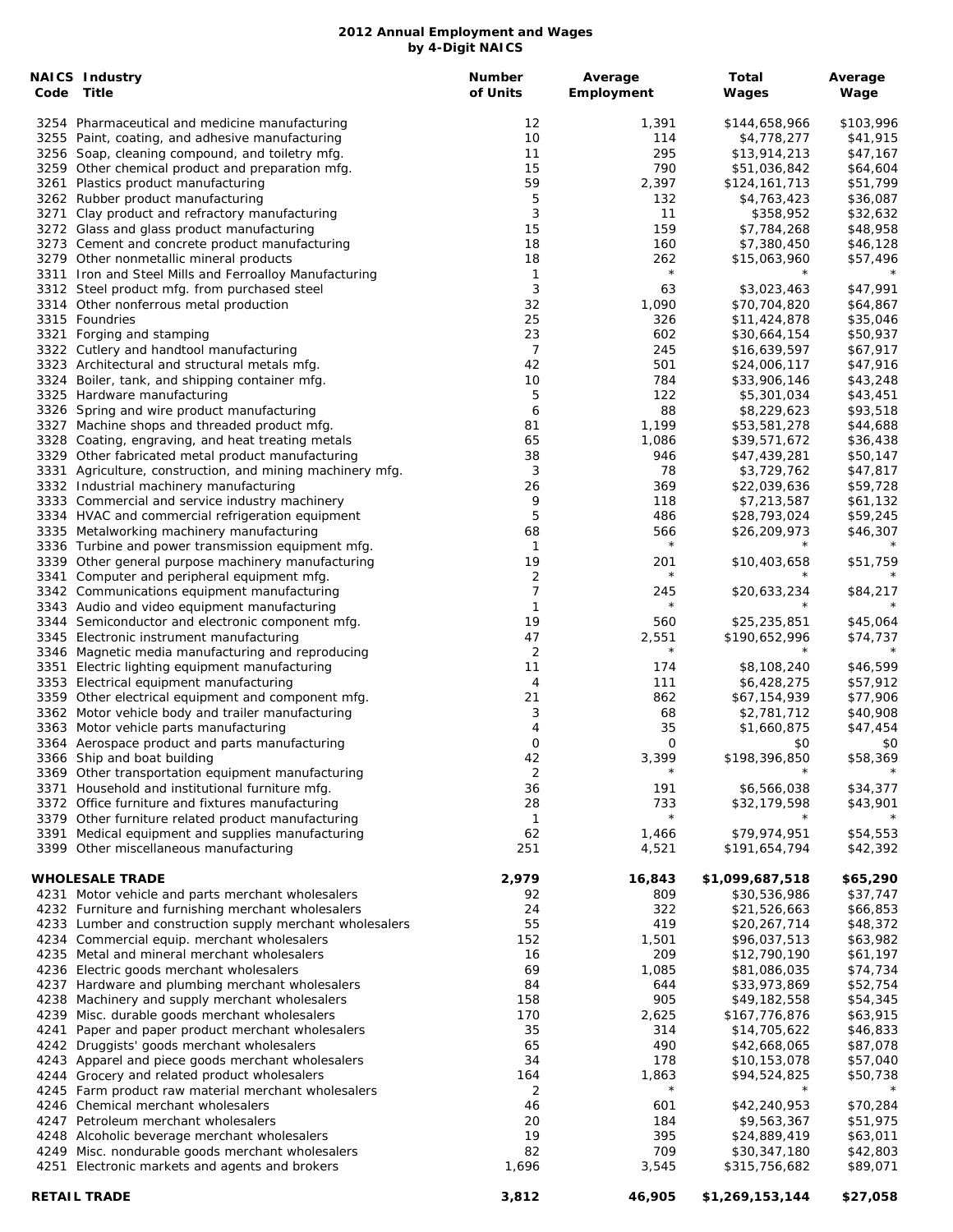|      | <b>NAICS Industry</b><br>Code Title                                                                 | <b>Number</b><br>of Units | Average<br>Employment | Total<br>Wages               | Average<br>Wage      |
|------|-----------------------------------------------------------------------------------------------------|---------------------------|-----------------------|------------------------------|----------------------|
|      | 4411 Automobile dealers                                                                             | 187                       | 3,524                 | \$166,004,001                | \$47,107             |
|      | 4412 Other motor vehicle dealers                                                                    | 75                        | 515                   | \$21,385,163                 | \$41,525             |
|      | 4413 Auto parts, accessories, and tire stores                                                       | 141                       | 1,265                 | \$38,538,085                 | \$30,465             |
|      | 4421 Furniture stores                                                                               | 72                        | 486                   | \$18,792,083                 | \$38,667             |
|      | 4422 Home furnishings stores                                                                        | 112                       | 733                   | \$19,843,271                 | \$27,071             |
|      | 4431 Electronics and appliance stores                                                               | 164                       | 1,089                 | \$41,616,529                 | \$38,215             |
|      | 4441 Building material and supplies dealers                                                         | 167                       | 3,268                 | \$106,600,179                | \$32,619             |
|      | 4442 Lawn and garden equipment and supplies stores<br>4451 Grocery stores                           | 60<br>357                 | 285<br>9,558          | \$9,066,592<br>\$205,899,585 | \$31,813<br>\$21,542 |
|      | 4452 Specialty food stores                                                                          | 124                       | 1,033                 | \$21,612,181                 | \$20,922             |
|      | 4453 Beer, wine, and liquor stores                                                                  | 228                       | 1,331                 | \$28,819,667                 | \$21,653             |
|      | 4461 Health and personal care stores                                                                | 337                       | 4,657                 | \$164,063,597                | \$35,229             |
|      | 4471 Gasoline stations                                                                              | 317                       | 1,815                 | \$39,440,725                 | \$21,730             |
|      | 4481 Clothing stores                                                                                | 317                       | 3,390                 | \$60,471,809                 | \$17,838             |
|      | 4482 Shoe stores                                                                                    | 65                        | 565                   | \$10,942,970                 | \$19,368             |
|      | 4483 Jewelry, luggage, and leather goods stores                                                     | 96                        | 393                   | \$12,647,784                 | \$32,183             |
|      | 4511 Sporting goods and musical instrument stores                                                   | 165                       | 1,125                 | \$21,030,990                 | \$18,694             |
|      | 4512 Book, periodical, and music stores                                                             | 21                        | 242                   | \$4,411,995                  | \$18,231             |
| 4521 | Department stores                                                                                   | 43                        | 4,317                 | \$84,356,411                 | \$19,541             |
|      | 4529 Other general merchandise stores                                                               | 111                       | 3,166                 | \$69,165,265                 | \$21,846             |
|      | 4531 Florists                                                                                       | 67                        | 251                   | \$4,219,627                  | \$16,811             |
|      | 4532 Office supplies, stationery, and gift stores                                                   | 162                       | 1,321                 | \$31,391,423                 | \$23,763             |
|      | 4533 Used merchandise stores<br>4539 Other miscellaneous store retailers                            | 65<br>134                 | 386                   | \$9,370,060                  | \$24,275             |
|      | 4541 Electronic shopping and mail-order houses                                                      | 72                        | 638<br>402            | \$13,313,200<br>\$15,758,073 | \$20,867<br>\$39,199 |
|      | 4542 Vending machine operators                                                                      | 21                        | 103                   | \$3,276,522                  | \$31,811             |
|      | 4543 Direct selling establishments                                                                  | 142                       | 1,047                 | \$47,115,357                 | \$45,000             |
|      | TRANSPORTATION & WAREHOUSING                                                                        | 689                       | 9,308                 | \$352,165,799                | \$37,835             |
|      | 4811 Scheduled air transportation                                                                   | 10                        | 304                   | \$11,900,938                 | \$39,148             |
|      | 4812 Nonscheduled air transportation                                                                | 10                        | 39                    | \$1,970,600                  | \$50,528             |
|      | 4821 Rail Transportation                                                                            | $\mathbf{1}$              | $\star$               | $\star$                      | $^\star$             |
|      | 4831 Sea, coastal, and Great Lakes transportation                                                   | 6                         | 102                   | \$5,321,633                  | \$52,173             |
|      | 4832 Inland water transportation                                                                    | 3                         | 78                    | \$2,788,723                  | \$35,753             |
|      | 4841 General freight trucking                                                                       | 146                       | 1,318                 | \$65,012,702                 | \$49,327             |
|      | 4842 Specialized freight trucking<br>4851 Urban transit systems                                     | 141<br>0                  | 885<br>0              | \$36,115,160<br>\$0          | \$40,808<br>\$0      |
|      | 4852 Interurban and rural bus transportation                                                        | $2 *$                     | $\star$               | $\star$                      |                      |
|      | 4853 Taxi and limousine service                                                                     | 42                        | 234                   | \$5,613,328                  | \$23,989             |
|      | 4854 School and employee bus transportation                                                         | 35                        | 1,840                 | \$38,651,586                 | \$21,006             |
|      | 4855 Charter bus industry                                                                           | $\overline{7}$            | 144                   | \$4,052,780                  | \$28,144             |
|      | 4859 Other ground passenger transportation                                                          | 12                        | 73                    | \$2,161,793                  | \$29,614             |
|      | 4861 Pipeline transportation of crude oil                                                           | 1                         | $\star$               | $\star$                      | $\star$              |
|      | 4862 Pipeline transportation of natural gas                                                         | 2                         | $^\star$              |                              |                      |
|      | 4869 Other pipeline transportation                                                                  | 1                         | $\star$               |                              |                      |
| 4871 | Scenic and sightseeing transportation, land                                                         | 6                         | 54                    | \$987,433                    | \$18,286             |
|      | 4872 Scenic and sightseeing transportation, water                                                   | 40                        | 123                   | \$3,349,162                  | \$27,229             |
|      | 4879 Scenic and sightseeing transportation, other                                                   | $\mathbf{1}$              | $\star$               |                              | 8                    |
| 4881 | Support activities for air transportation                                                           | 19                        | 173                   | \$5,098,660                  | \$29,472             |
|      | 4882 Support activities for rail transportation<br>4883 Support activities for water transportation | $\mathbf 0$<br>16         | 0<br>254              | \$0<br>\$10,280,488          | \$0<br>\$40,474      |
|      | 4884 Support activities for road transportation                                                     | 37                        | 271                   | \$9,700,823                  | \$35,796             |
|      | 4885 Freight transportation arrangement                                                             | 55                        | 240                   | \$11,561,230                 | \$48,172             |
|      | 4889 Other support activities for transportation                                                    | 7                         | 89                    | \$3,286,283                  | \$36,925             |
|      | 4921 Couriers                                                                                       | 31                        | 1,447                 | \$62,905,744                 | \$43,473             |
|      | 4922 Local messengers and local delivery                                                            | 35                        | 196                   | \$6,425,512                  | \$32,783             |
|      | 4931 Warehousing and storage                                                                        | 29                        | 1,319                 | \$57,455,348                 | \$43,560             |
|      | <b>INFORMATION</b>                                                                                  | 770                       | 9,565                 | \$639,572,538                | \$66,866             |
|      | 5111 Newspaper, book, and directory publishers                                                      | 119                       | 1,117                 | \$54,938,922                 | \$49,184             |
|      | 5112 Software publishers                                                                            | 132                       | 1,041                 | \$104,365,533                | \$100,255            |
| 5121 | Motion picture and video industries                                                                 | 100                       | 554                   | \$14,681,453                 | \$26,501             |
|      | 5122 Sound recording industries                                                                     | 9                         | 10                    | \$428,536                    | \$42,854             |
| 5151 | Radio and television broadcasting                                                                   | 32<br>4                   | 639                   | \$35,088,530                 | \$54,912             |
|      | 5152 Cable and other subscription programming<br>5171 Wired telecommunications carriers             | 90                        | 6<br>2,012            | \$537,076<br>\$149,597,073   | \$89,513<br>\$74,352 |
|      | 5172 Wireless telecommunications carriers                                                           | 38                        | 270                   | \$17,404,616                 | \$64,462             |
|      | 5174 Satellite telecommunications                                                                   | 2                         | $\star$               |                              |                      |
|      | 5179 Other telecommunications                                                                       | 27                        | 354                   | \$30,726,457                 | \$86,798             |
|      | 5182 Data processing and related services                                                           | 119                       | 2,945                 | \$210,455,070                | \$71,462             |
|      | 5191 Other information services                                                                     | 102                       | 613                   | \$21,275,796                 | \$34,708             |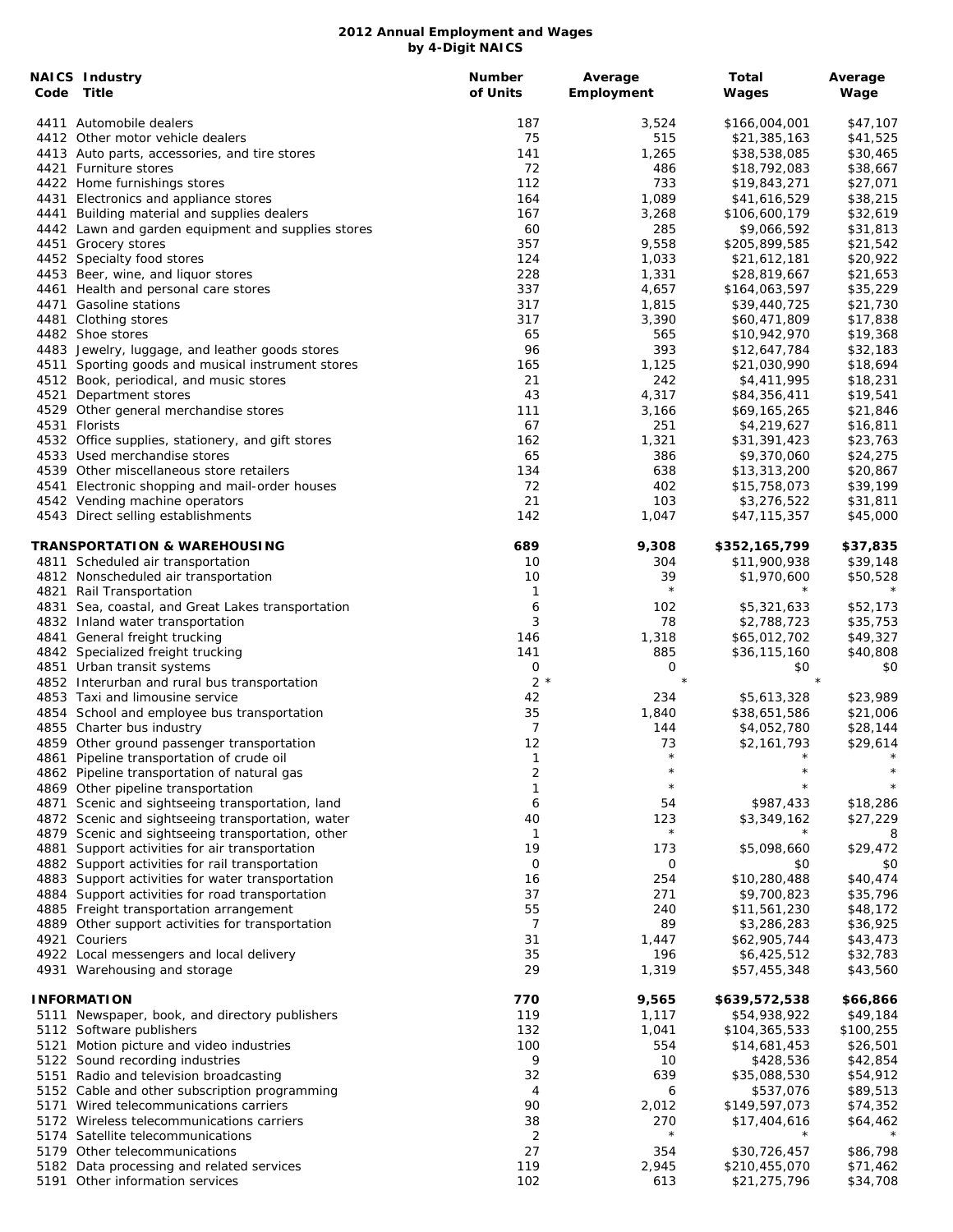| <b>NAICS Industry</b><br>Code Title                                                     | <b>Number</b><br>of Units | Average<br>Employment | <b>Total</b><br>Wages            | Average<br>Wage      |
|-----------------------------------------------------------------------------------------|---------------------------|-----------------------|----------------------------------|----------------------|
| <b>FINANCE &amp; INSURANCE</b>                                                          | 1,538                     | 23,311                | \$1,912,110,187                  | \$82,026             |
| 5221 Depository credit intermediation                                                   | 302                       | 7,771                 | \$442,943,318                    | \$57,000             |
| 5222 Nondepository credit intermediation                                                | 125                       | 1,195                 | \$110,448,755                    | \$92,426             |
| 5223 Activities related to credit intermediation                                        | 111                       | 590                   | \$42,704,186                     | \$72,380             |
| 5231 Securities and commodity contracts brokerage                                       | 88                        | 3,151                 | \$423,408,412                    | \$134,373            |
| 5232 Securities and commodity exchanges                                                 | $\mathbf{1}$              | $\star$               |                                  |                      |
| 5239 Other financial investment activities<br>5241 Insurance carriers                   | 184                       | 1,488                 | \$263,659,162                    | \$177,190            |
| 5242 Insurance agencies, brokerages, and related                                        | 120<br>564                | 5,085<br>3,876        | \$362,160,343<br>\$254,733,436   | \$71,221<br>\$65,721 |
| 5251 Insurance and employee benefit funds                                               | 15                        | 119                   | \$8,603,814                      | \$72,301             |
| 5259 Other investment pools and funds                                                   | 32                        | 33                    | \$3,313,596                      | \$100,412            |
| REAL ESTATE, RENTAL & LEASING                                                           | 1,056                     | 5,782                 | \$232,310,651                    | \$40,178             |
| 5311 Lessors of real estate                                                             | 251                       | 885                   | \$36,849,681                     | \$41,638             |
| 5312 Offices of real estate agents and brokers                                          | 254                       | 738                   | \$33,972,140                     | \$46,033             |
| 5313 Activities related to real estate                                                  | 333                       | 2,625                 | \$104,257,616                    | \$39,717             |
| 5321 Automotive equipment rental and leasing<br>5322 Consumer goods rental              | 67<br>71                  | 671<br>408            | \$20,902,097<br>\$12,252,916     | \$31,151<br>\$30,032 |
| 5323 General rental centers                                                             | 21                        | 149                   | \$6,534,277                      | \$43,854             |
| 5324 Machinery and equipment rental and leasing                                         | 50                        | 248                   | \$13,435,605                     | \$54,176             |
| 5331 Lessors of nonfinancial intangible assets                                          | 12                        | 60                    | \$4,106,319                      | \$68,439             |
| PROFESSIONAL, SCIENTIFIC, & TECHNICAL SERVICES                                          | 4,315                     | 21,472                | \$1,414,062,110                  | \$65,856             |
| 5411 Legal services                                                                     | 827                       | 4,004                 | \$248,007,862                    | \$61,940             |
| 5412 Accounting and bookkeeping services                                                | 502                       | 2,908                 | \$155,156,167                    | \$53,355             |
| 5413 Architectural and engineering services                                             | 505                       | 3,472                 | \$229,826,581                    | \$66,194             |
| 5414 Specialized design services                                                        | 146                       | 297                   | \$14,065,408                     | \$47,358             |
| 5415 Computer systems design and related services                                       | 1,016                     | 5,563                 | \$448,366,184                    | \$80,598             |
| 5416 Management and technical consulting services                                       | 689                       | 2,093                 | \$147,302,203                    | \$70,379             |
| 5417 Scientific research and development services                                       | 140<br>250                | 711<br>839            | \$59,146,964                     | \$83,188             |
| 5418 Advertising and related services<br>5419 Other professional and technical services | 244                       | 1,585                 | \$48,174,446<br>\$64,016,295     | \$57,419<br>\$40,389 |
| <b>MANAGEMENT OF COMPANIES</b>                                                          | 268                       | 10,513                | \$1,170,924,190                  | \$111,379            |
| 5511 Management of companies and enterprises                                            | 268                       | 10,513                | \$1,170,924,190                  | \$111,379            |
| <b>ADMINISTRATIVE &amp; SUPPORT &amp; WASTE MGMT SERVICES</b>                           | 2,500                     | 24,102                | \$765,653,984                    | \$31,767             |
| 5611 Office administrative services                                                     | 112                       | 824                   | \$42,024,459                     | \$51,001             |
| 5612 Facilities support services                                                        | 19                        | 309                   | \$12,654,178                     | \$40,952             |
| 5613 Employment services                                                                | 543                       | 8,619                 | \$268,017,486                    | \$31,096             |
| 5614 Business support services                                                          | 187                       | 849                   | \$32,205,012                     | \$37,933             |
| 5615 Travel arrangement and reservation services                                        | 101                       | 1,834                 | \$74,004,174                     | \$40,351             |
| 5616 Investigation and security services                                                | 165                       | 2,439                 | \$67,176,337                     | \$27,543             |
| 5617 Services to buildings and dwellings                                                | 1,112<br>124              | 6,735<br>930          | \$176,102,441                    | \$26,147             |
| 5619 Other support services<br>5621 Waste collection                                    | 66                        | 798                   | \$20,441,573<br>\$34,092,236     | \$21,980<br>\$42,722 |
| 5622 Waste treatment and disposal                                                       | 9                         | 333                   | \$17,757,564                     | \$53,326             |
| 5629 Remediation and other waste services                                               | 65                        | 432                   | \$21,178,524                     | \$49,024             |
| <b>EDUCATIONAL SERVICES</b>                                                             | 561                       | 18,739                | \$884,477,044                    | \$47,200             |
| 6111 Elementary and secondary schools                                                   | 100                       | 4,626                 | \$171,098,841                    | \$36,986             |
| 6112 Junior colleges                                                                    | 3                         | 621                   | \$26,086,259                     | \$42,007             |
| 6113 Colleges and universities                                                          | 57                        | 11,493                | \$627,043,502                    | \$54,559             |
| 6114 Business, computer and management training                                         | 61                        | 304                   | \$16,149,577                     | \$53,124             |
| 6115 Technical and trade schools                                                        | 34                        | 306                   | \$11,193,634                     | \$36,581             |
| 6116 Other schools and instruction<br>6117 Educational support services                 | 242<br>67                 | 1,127<br>262          | \$23,698,103<br>\$9,207,128      | \$21,028<br>\$35,142 |
|                                                                                         |                           |                       |                                  |                      |
| <b>HEALTH CARE &amp; SOCIAL ASSISTANCE</b><br>6211 Offices of physicians                | 3,246<br>800              | 78,578<br>8,285       | \$3,310,046,623<br>\$608,237,914 | \$42,124<br>\$73,414 |
| 6212 Offices of dentists                                                                | 388                       | 2,805                 | \$126,541,081                    | \$45,113             |
| 6213 Offices of other health practitioners                                              | 520                       | 3,377                 | \$131,048,489                    | \$38,806             |
| 6214 Outpatient care centers                                                            | 114                       | 3,198                 | \$130,262,840                    | \$40,733             |
| 6215 Medical and diagnostic laboratories                                                | 78                        | 994                   | \$66,026,144                     | \$66,425             |
| 6216 Home health care services                                                          | 89                        | 5,157                 | \$145,335,705                    | \$28,182             |
| 6219 Other ambulatory health care services                                              | 43                        | 1,441                 | \$52,305,040                     | \$36,298             |
| 6221 General medical and surgical hospitals                                             | 11                        | 18,346                | \$966,008,057                    | \$52,655             |
| 6222 Psychiatric and substance abuse hospitals                                          | 3                         | 1,826                 | \$94,316,425                     | \$51,652             |
| 6223 Other hospitals                                                                    | 10                        | 3,687                 | \$233,449,424                    | \$63,317             |
| 6231 Nursing care facilities                                                            | 87                        | 10,506                | \$332,434,046                    | \$31,642             |
| 6232 Residential mental health facilities                                               | 246                       | 3,815                 | \$83,002,289                     | \$21,757             |
| 6233 Community care facilities for the elderly                                          | 55                        | 2,860                 | \$69,533,481                     | \$24,312             |